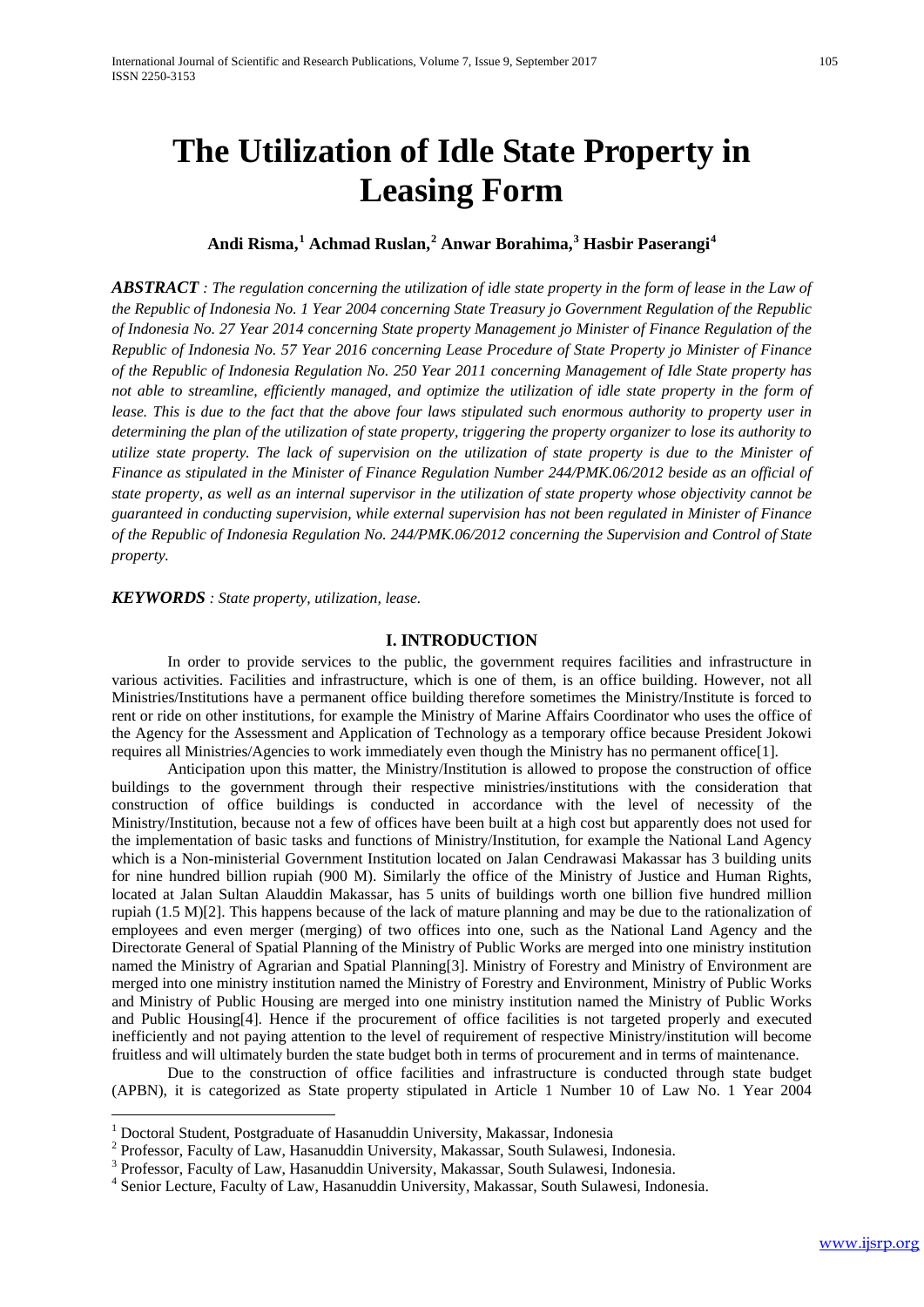concerning State Treasury jo Article 1 Number 1 of Government Regulation of the Republic of Indonesia No. 27 Year 2014 concerning Management of State property[5] under the control of the state and managed by the government through the Ministry/Institution. Due to the office building is a state property intended for Ministries/Institutions as a means of providing services to the public, the Ministries/Institutions should use it for the execution of duties and functions, but if the State Property mentioned is not yet or not used it in the framework of the main task of Ministries/Institutions, it may be utilized either by the Ministries/Institutions concerned or other Ministries/Institutions or third parties in the form of rent, land use, cooperation of utilization, built operate transfer**,** and cooperation of infrastructure procurement[6].

The utilization intended is utilization of State property (Barang Milik Negara, hereinafter "BMN") which has not or has not been used for the implementation of the main tasks and functions of the Ministry/Institution hereinafter referred to as idle state property, or optimizing the State property by not changing the ownership status[7]. One of the forms of utilization intended is in the form of rent that is the utilization of State property by another party within a certain period and receive cash reward[8]. The objective is to implement the utilization of State property which is orderly, directed, fair, and accountable in order to grant the utilization of State property which is efficient, effective, and optimal as well may contribute in service matter to society because the result of the utilization is non tax state revenue (PNBP) which will of course be used by the state for the welfare of society as much as possible. In addition, the use of state property can reduce the burden of APBN, which is related to the reduction or loss of maintenance costs due to the responsibility of the lessee, and also if the state property is not utilized and left unused or unorganized, then is it possible that irresponsible parties may conduct illegal occupation due to the state property is recognized as his own, consequently the government will incur a certain amount of costs when conducting the business of returning assets through the court. Utilization of state property can also be useful for society, because the utilization can open employment and increase the income of society through utilization of rent by a third party in the form of company, it will absorb new employment because the business will be opened by utilizing state property will be able to creating needs of employees/workers, thereby society may earn income as employees or workers[9].

The legal regulation concerning the utilization of state property are regulated under Law No. 1 Year 2004 concerning State Treasury specially in chapter VII governing the Management of State property, and as the implementing regulation of Law No. 1 Year 2004 specifically in chapter VII, then The Government Regulation No. 6 Year 2006 concerning Management of State Property as amended by Government Regulation No. 38 Year 2008 on the Amendment of Government Regulation No. 6 Year 2006, but in its implementation, State Property Management is growing and complex therefore it cannot be implemented optimally due to some problems that arise as well as the existence of management practices that its management cannot be implemented with the Government Regulation, thereby with regard to it, then Government Regulation No. 38 Year 2008 concerning Amendment of Government Regulation No. 6 Year 2006 replaced by Government Regulation No. 27 Year 2014 on the Management of State/Regional Property with the consideration in order to be able to answer the problems and practices that have not been accommodated in the previous Government Regulation, such as the dynamics of the management of state property related to the lease, cooperation of utilization and State property in abroad which must Treated specifically. In addition, there are multiple interpretations of the provisions in Government Regulation No. 6 Year 2006 concerning Public Service Body (BLU), Non Tax State Revenues (PNBP), as well as cases that arise in the management of state property such as the Financial Audit Board (BPK) audit findings demanding the government to complete Government Regulation No. 6 Year 2006[10].

While specifically regarding the lease of state property as a form of utilization of state property technically is regulated in Minister of Finance Regulation No. 33/PMK.06/2012 concerning Procedures for Implementation of State property Leases as amended by of the Minister of Finance Regulation No. 174/PMK.06/2013 on Amendment to Minister of Finance Regulation No. 33/PMK.06/2012, and replaced with Minister of Finance Regulation Number 57/PMK.06/2016 concerning Procedure Implementation of State Property Leases. Article 4 paragraph (1) of Minister of Finance Regulation No. 57/PMK.06/2016 provides that "Renting of State property is conducted with the purpose of optimizing the utilization of State property which has not / not used in the implementation of duties and functions of state administration and prevent the use of state property by another party unlawfully". Furthermore, in paragraph (2) of the regulation stipulates that "Renting of state property is performed as long as it does not harm the state and does not interfere with the execution of duties and functions of state administration, thereby if any state property has not or not used in the execution of duties and functions of government then the lessee of the property must submit state property to the Ministry/Institution of the Property Management unit concerned to the Property Management in this case is the Ministry of Finance. These provisions are followed up by Minister of Finance Regulation No. 250/PMK.06/2011 concerning the Procedures of Management of Unused Property to Organize Duties and Functions of Ministries/Institution. Article 2 of Minister of Finance Regulation No. 250/PMK.06/2011 expressly stipulates that "the property user are required to submit idle state property (excess) to the property organizer", but the provisions in Article 2 are disallowed by Article 3 that although stated as Idle, but the state property cannot be submitted to the property organizer if it has been planned to be utilized by the relevant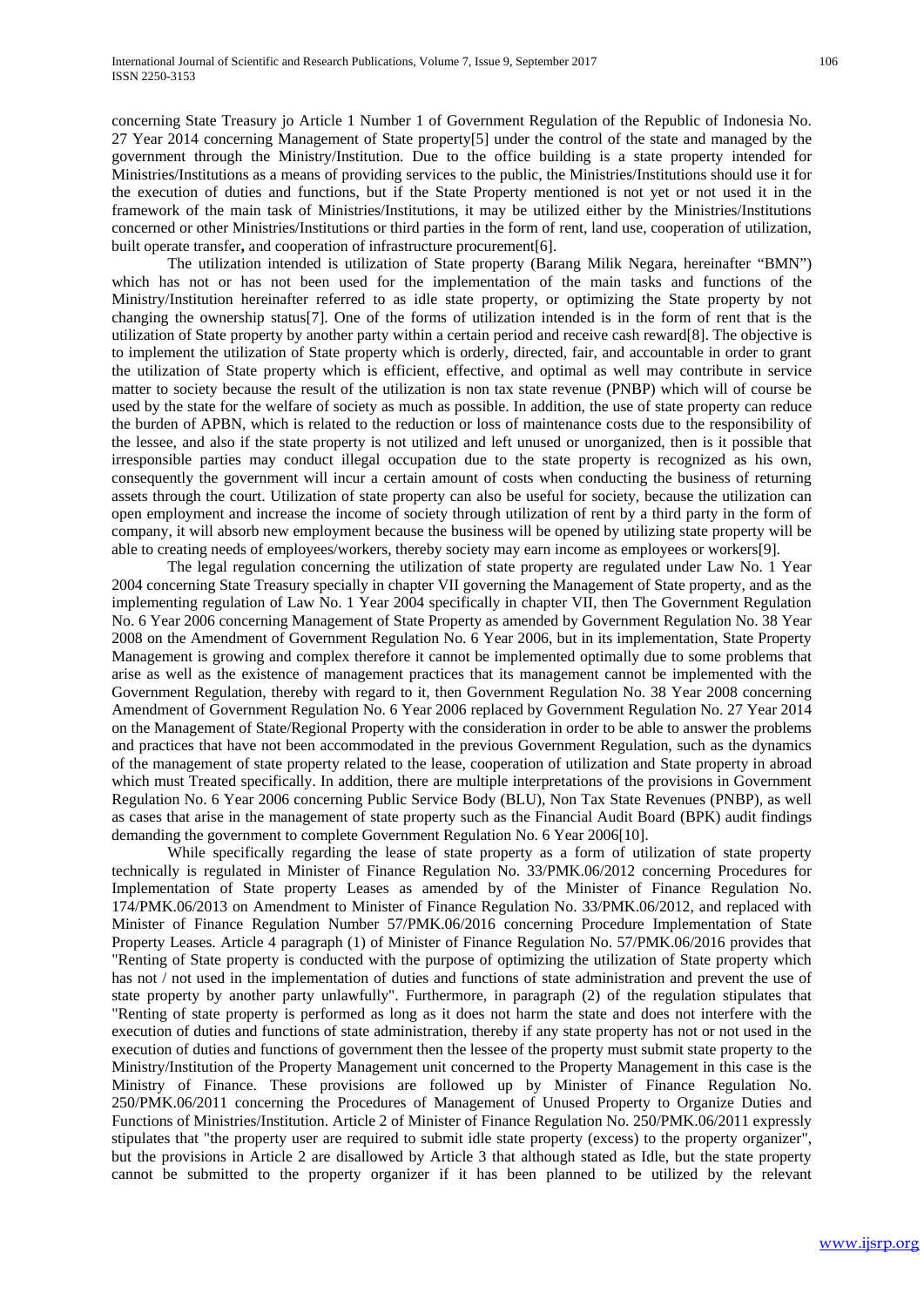Ministries/Institutions prior to the end of the third year or has been planned to be utilized within two years from the date the state property is indicated as idle state property. Consequently, the state property cannot be utilized by the property organizer for the ministry/ institution in any form of necessity, including its leasing to other parties because the utilization of state property must be under the notice and permission from the Property Organizer, thereby the state property actually provides benefits for non tax state revenue, on the contrary, it encumbers the state budget in terms of its maintenance. If this matter continues, then it will not only cause a loss for the state finances, but the state also fails to realize the welfare for the society because the state is suspected not yet optimal in performing its obligations in utilizing State property. Therefore, an ideal step in the utilization of State property is required.

Based on the above explanation, the problem that will be discussed in this paper is how is the nature of providing the opportunity to the property user on the plan of utilization of the idle state property? And how is the supervision to the implementation of utilization of the idle State property in the form of rent?

#### **II . RESEARCH METHODS**

#### **Type of Research**

This type of research used the type of normative-empirical legal research. Normative aspects used secondary data that is descriptive<sup>[11]</sup> and data analysis that is qualitative. For empirical research used primary data that emphasize more in interview aspect.

#### **Research Location**

This research is conducted in Jakarta and Makassar especially at the Ministry of Finance of the Republic of Indonesia, with the consideration that both locations can represent the territory of Indonesia in the case of the utilization of State property in the form of rent.

#### **Types and Data Sources**

The types and sources of data used in this study were primary data and secondary data. Primary data was data that obtained directly from the research location in the form of interviews, while secondary data was data that needed to complete primary data, such as primary legal material consisting of legislation related to the utilization of state property in the form of rent, and secondary legal materials consisting of books, papers, seminar results, scientific papers related to this research.

#### **Data Collection Techniques**

The data collection techniques used were direct observation of the utilization of state property in the form of rent, as well as interviews conducted by respondent, consisting of property organizing officials, property user officials, and third parties as the lessee.

#### **Data Analysis**

This study used a qualitative analysis of data analysis that did not use numbers, but described the findings with words[12].

#### **III. RESULTS AND DISCUSSION**

# **A. The Nature of Providing Opportunity of Idle State property Utilization to The property User Before 3 Years Since It Indicated as Idle.**

State properties in the form of land and buildings have a strategic role in the implementation of duties and functions of government thereof they must be managed properly, effectively, and optimally. The management in practice encounters major challenges especially related to the existence of idle land and buildings, or better known as idle state property, example state property in the form of land and/or buildings that are not used for the purpose of performing the duties and functions of the Ministry/Institution[13].

The nature of providing the opportunity to the property user to utilize the idle State property is intended to: 1. Make effective use of State property in the sense that all idle state property is used to fully to support government services to society; 2. The efficiency of state finance expenditure either from procurement cost or maintenance cost and security; 3. Optimize state financial revenue from the utilization of idle state property in the form of rent. This is indispensable to ensure that limited resources can be maximally utilized by minimizing the costs incurred as minimum as possible, therefore the use of state property can contribute to the country's economic growth and improve society's lives.

To achieve the above objectives, the property user shall report and submit the idle state property to the property organizer therefore the property organizer may utilize state property for the execution of duties and functions of the Ministry/Institution in need or utilize it in the form of lease to the third party[14]. The obligation of the property user to deliver the state property shall be exempted if the property user has a plan to use the state property before the end of the third year and declared through the written application submitted by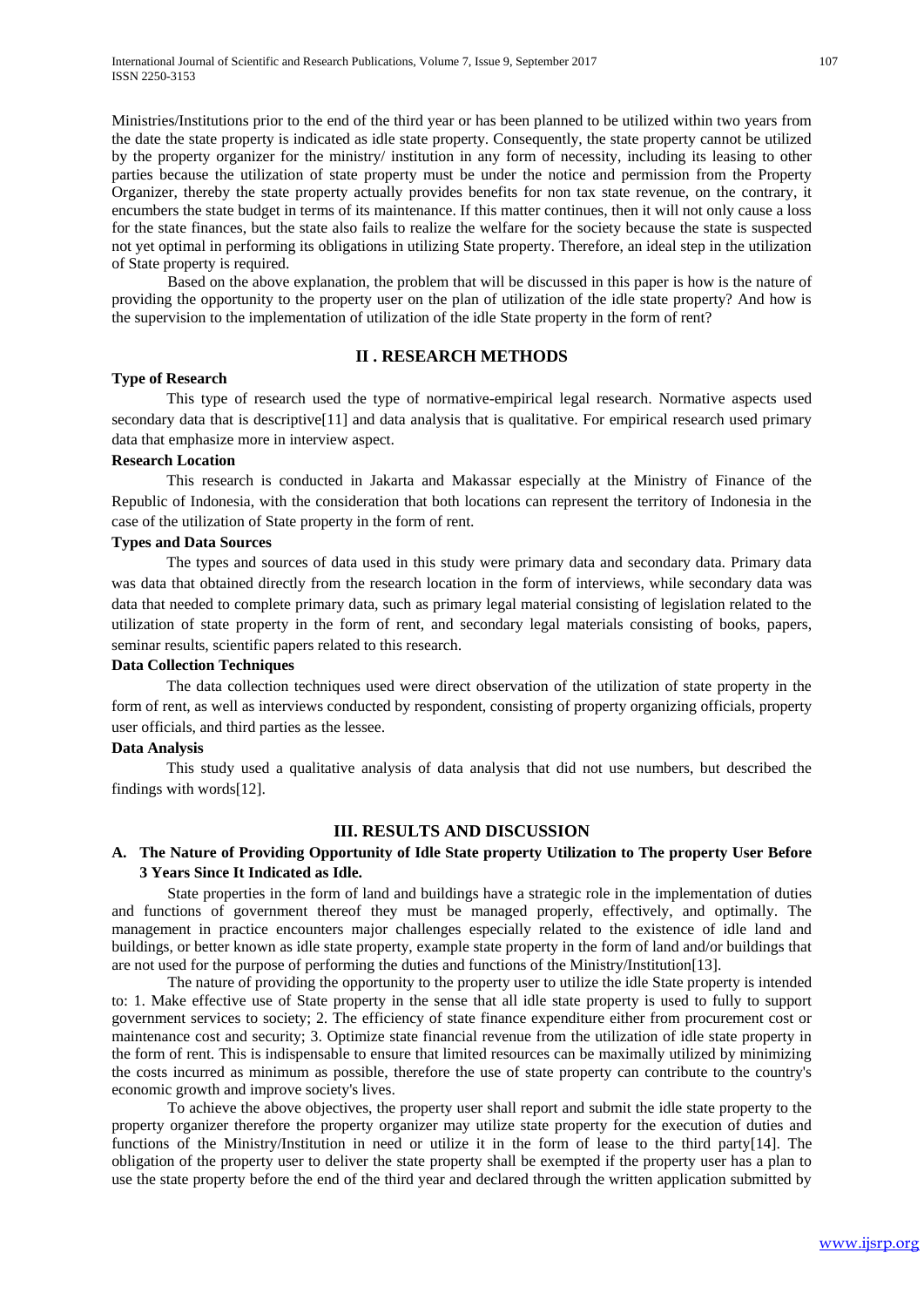the property user to the property organizer, starting since state property is indicated as idle state property[15]. It is intended that the Ministry/Institution as a user of property can streamline the utilization of BMN idle, in the sense that all BMN idle is used fully to support government service to the public, and also to finance the state finance expenditure both from procurement cost and maintenance cost and security, Making savings because it no longer needs to cost the construction of new buildings.

However, the plan to utilize BMN idle in the form of rental of building owned by Ministry of Transportation and Ministry of Religion which is reported by the user of property to the property manager has not been realized until the end of third year since stated idle indicated. The cause is[16]:

- 1. Condition of buildings that are not feasible to use so that requires funds for repairs.
- 2. There is a maintenance fee but is not used in accordance with its designation, because it is revised for other expenses such as shopping for property and other unexpected shopping.
- 3. The wrong planning, because basically the user of the property filed the proposal of utilization just to buy time to keep the cost of maintenance.
- 4. There is no monitoring from the property manager on the utilization plan of BMN idle by the user of the property.

The above conditions are strengthened by Nur Huseng (Section Head of State Property Management, State Property Office and Jakarta Auction IV), stated that: "The obstacles that often occur in the field over the plan of idle BMN utilization are generally caused by poor planning Mature, because basically the user of property proposed the utilization to the manager of property only to gain time for the BMN idle still get the cost of maintenance, and also there is a concern if the BMN idle is submitted to the manager of property, then there is a possibility if one day needed, Will find it difficult to get back the idle BMN"[17].

The constraints mentioned above resulted in the utilization of BMN idle ineffective and optimal, causing losses to the state, since in addition to not being able to contribute to state financial revenue, also the BMN idle still burden the country in terms of maintenance.

In order that the utilization of idle state property in the form of rent can be effective, efficient, and optimal, then according to the author, the matter that must be conducted by the property organizer as the party responsible for the utilization of state property as follows:

- 1. Not passive, meaning that the property organizer not only awaits the report from the property user but is active in controlling the state property in the Ministry/ Institution.
- 2. Not giving such wide authority to the property user in terms of determining the state property, which is included in the idle category, including the utilization plan, but the property user must remain in coordination with the property organizer in determining the status of idle state property.
- 3. Regular property organizers perform document and physical inspection of state property to sharpen their role in determining idle state property.

# **B. Supervision on Utilization of Idle State Property**

Supervision of the utilization of state property as one of the cycles in the management of state property holds strategic and urgent function in optimizing the utilization of state property as part of state finance [18]. Supervision of state property contains an understanding of the process of determining the parameter of success and actions to be taken that support the achievement of expected results in accordance with the objectives set by the rules applicable in the framework of realization of proper asset management[19]. The notion of supervision of state property contains two important things namely state property supervision objectives and substance of state property supervision objectives. The target of state property supervision is "the process of determining the success of state property and taking actions that support the achievement of expected results", while the substance of state property supervision objectives is "achievement of state property management objectives that have been established in accordance with the rules applicable in the framework of realization of asset management"[20].

Supervision of the use of state property is regulated in Minister of Finance Regulation No. 244/PMK.06/2012 On the Supervision and Control of State property, which is an elaboration of Articles 90 to 95 of the Government Regulation No. 27 Year 2014, which regulates the issue of supervision and control of state property. The implementation of the supervision of state property is based on the Minister of Finance Regulation No. 244/PMK.06/2012 performing the management of state property and the officials/employees who manage the state property<sup>[21]</sup>, therefore in this Minister of Finance Regulation is divided into two outlines related to the implementation of supervision, namely the implementation of supervision within the scope of authority of the property organizer, as well as the implementation of supervision within the scope of authority and obligations as the property user/power of the property user[22].

1. Supervision by the Property user/Proxy of Property Users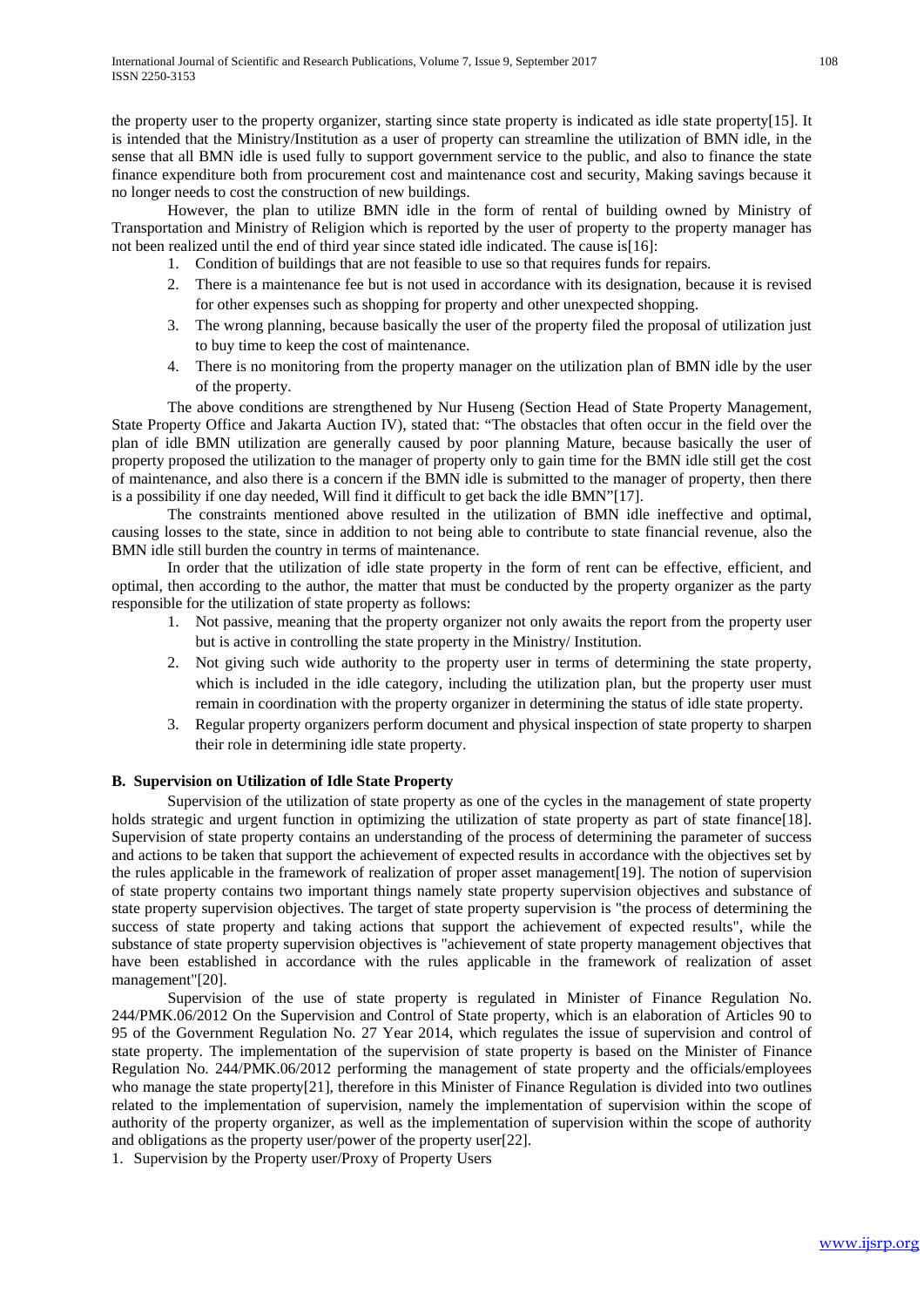The property users are the officials holding the authority of the utilization state property[23]. Minister/Chairman of the institution as the head of the Ministry/Institution is the user of state property is authorized and responsible for supervising the utilization of state property under his control[24]. The proxy of property user shall be heads of work units or officers designated by the property user to utilize property in their control as good as possible[25], and hereinafter referred to as internal controllers in the utilization of state property.

The proxy of property user is an organizational unit closest to the existence of state property thereby supervision of state property rests on it. While the property user has more functions to monitor the implementation of supervision by the proxy of property user. The scope of supervisory activities undertaken by the property user/proxy of property user is in the case of monitoring and controlling on the utilization of state property. Monitoring by the property user is incidental monitoring, while the monitoring performed by the proxy of property user is incidental and periodic monitoring.

Implementation of monitoring by property user/proxy of property user is monitoring on suitability between executions of utilization of state property, which is under the control of property user/proxy of property user with the provisions of legislation[26]. Thereby, what is meant by monitoring is to compare the implementation of the activities in accordance with the existing laws and regulations whether it is appropriate or not. Therefore the implementation of monitoring by the property user/proxy of property users is focused on the obedience aspects of existing regulations[27]. That is, that the implementation of monitoring must be in accordance with Regulation of the Minister of Finance No. 244/PMK.06/2012 concerning Supervision and Control of State Property, because if when monitoring the user of the property/proxy of property user finds the conditions requiring to take the necessary action, then as soon as possible the user of the property/proxy of property user carry out the follow-up action from Monitoring, that is doing the controlling action on the condition found. For example, a form of utilization that is inconsistent with the approval of the property manager, the type of business for rent is not in accordance with the contract between the user of the property and the tenant, or if the utilization of idle BMN has not been approved by the property manager.

There are 4 (four) main objectives of the controlling of state property, namely: (1) to update the bookkeeping of state property in the State property Management Information System (SIMAK BMN), (2) to realize structuring effort in the Administration of State property in all work units (Satker) of Central government agencies, (3) presenting corrections of fixed asset value on the ministry/Institution financial reports, and (4) conducting continuation act upon the structuring effort and management of State Assets that is orderly and optimal[28]. Matters that are included in the object of controlling the state property currently the assets controlled by the Ministry/Institution, including those located at the Public Service Bodies (BLU). While the meaning of the BLU is an agency in the government environment established to provide services to the public in the form of the provision of poperty and/or services sold without prioritizing profit and in conducting its activities based on the principles of efficiency and productivity, such as assets derived from Deconcentration and Co-Administration funds, former assets of National Banking Restructuring Body (BPPN), Bank assets in Liquidation, former Foreign/Chinese used assets, ex-Contractor Cooperation Contract (KKKS) assets, and other assets, such as a grant of state property, namely the transfer of ownership of state property from the central government to the regional government or to another without reimbursement based on legislation are designated as state property[29].

The direction of the control of state property as in order the utilization of state property in every property user more accountable and transparent, therefore the state property can be optimized upon its utilization to support the service function to society, and its possibilities upon the function of budgeter in the utilization of state property can contribute state financial revenue[30]. Therefore, the use of state property must be closely monitored and controlled to avoid mismanagement, loss and unutilized, thereby to improve the supervision function, the role of government internal supervisor is very important.

The subsequent action taken by the property user/proxy of property user on the result of monitoring and control is to request the government internal monitoring apparatus in this case the Inspectorate General (IRJEN) of each Ministry/Institution as the property user or the Finance and Development Supervisory Institution (BPKP) to undergo audit over the results of monitoring and controlling in accordance with existing laws and regulations. If it is found that there are irregularities in the use of state property, and may even take legal action if the audit results are proven to be irregularities involving the property user and procurement of property and property organizers as well third party[31]. This action is conducted to hold accountable users of the property/proxy of the property if it is proven to commit acts of deviation on the use of state property.

2. Supervision by the Property Organizer.

The supervision of state property by property organizer, hereinafter referred to as the internal supervisor of the utilization of state property based on Article 26 Paragraph 1 Regulation of the Minister of Finance No. 244/PMK.06/2012 shall be carried out by the Director General, the Head of Regional Office of Directorate General of the State Administrative Office (Kanwil DJKN) and the Head Office of Ministry of State and Auction (KPKNL) of Ministry of Finance of the Republic of Indonesia.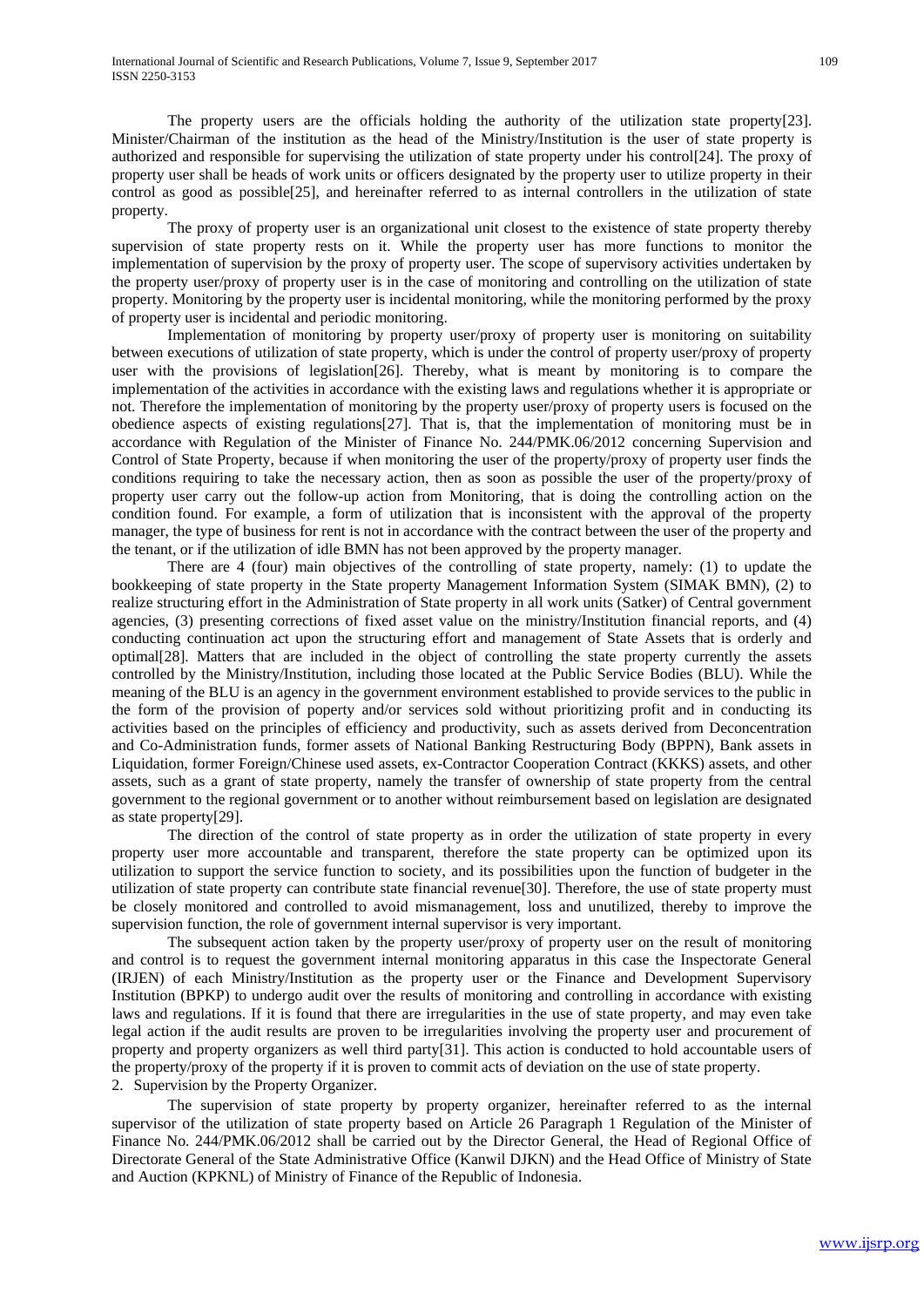The term "policy" means behavior or actions that reflect virtue for every official person, while "wisdom" in the sense of law has meaning as an action that leads to the goal as the exercise of the power of officials or government organs[32]. The concrete form of government policy can be attributed to Riant Nugroho D.'s opinion[33]. The matters that divide government policy into three groups: (1) policies that are macro or general, or fundamental; (2) a *meso* or intermediate public policy; (3) micro public policies. The same opinion is expressed by M.Solli Lubis[34] stating: "Policy or kebijakan contained in official documents, even in some form of legal regulation, is also implied and contained the main policy, for example in the Law, Government Regulation, Presidential Decree, Ministerial Regulations, Regional Regulation, and others.

The property organizer is an authorized official and is responsible for establishing policies and guidelines as well as organizing state property[35]. If the implementation of surveillance of state property in the domain of property users is more dependent on the power of the property user, therefore the supervision is within the scope of the property organizer, the role of the State Wealth Service Office and Auction (KPKNL) is very large, because KPKNL is a unit of property organizers in which its execution rely on interaction directly with the power of the respective property user of the Ministry/institution. Especially for the utilization of state property, which has obtained the letter of property organizer based on Article 26 Paragraph 1 Regulation of the Minister of Finance No. 244/PMK.06/2012 therefore supervision shall be exercised by the management of the property that has issued the letter of approval intended.

Supervision conducted by property organizer on the utilization of state property in the form of monitoring and investigation. Monitoring by property organizer on the utilization of state property consists of periodic monitoring which is conducted at least once a year, and incidental monitoring conducted at any time no later than 5 (five) working days after received written reports from the public or information from the mass media[36]. Investigations may be conducted by property organizer, if from the monitoring result there is any indication of irregularities, the investigation is conducted to collect evidence or information that can alter bright and clear about a problem for settlement and control, and if there is an indication of the loss of state investigation, therefore the Director General on behalf of the Minister of Finance may request the Government's internal supervisors to audit.

The existence of property organizers and the property user/proxy of property users as supervisors in the utilization of state property creates a raises doubts in terms of objectivity testing for both, where the two supervisors are no other than users of state property, so as the user of state property as well as the supervisor, the transparency of supervision is impossible. Related to this, Arifin P. Soeria Atmadja states that "when it is seen from the perspective of accounting principles that must cling to the incompatible principle, the audit function on management and responsibility in one agency or institution will have a negative impact and counterproductive to the objectivity and effectiveness of examination result that may lead to Corruption, Collusion, and Nepotism (KKN)"[37]. Therefore, in order to supervise the utilization of state property can run as expected, the independence of supervisors will determine the objectivity of inspection quality. This independence according to Yuli Indrawati shall cover[38]: Finance, resources, and organization as well as the position of the body itself in the governance structure especially to the unit that is being examined. Therefore, it is necessary to establish an external supervisor who has a position parallel to the unit that is being examined, because the supervisor with higher position will suppress the object that is being examined. In opposite way the examined object will suppress the supervisors who are under the examined. Thus, objectivity that is required in each examination result cannot be achieved maximally.

# **IV. CONCLUSION**

The nature of providing opportunity to the property user on the plan of utilization of idle state property in the form of rent before 3 years since stated indicated as idle, intended to streamline, efficiently managed and optimize the utilization of idle state property. However, these three things have not been implemented properly, caused by several factors, among others; (1) property organizer gives full authority upon the utilization plan of idle state property to property user (2) There is no regulation regarding the requirement for the property user to report the existence of idle state property, (3) The utilization of idle state property in the form of rent has not become the main concern for Ministry of Finance as property organizer. The supervision of the utilization of idle state property in the form of rent is not enough if only performed by property user and property organizers, because the two supervisors as well as supervisors as well as users of state property, where the objectivity of both are doubtful, an external supervisor whose position is parallel to the object (unit) that is being supervised.

# **REFERENCES**

- [1]. See [http://nasional.kompas.com/read/2014/10/27/17541881/Tak.Punya.Kantor.Menko.Maritim.](http://nasional.kompas.com/read/2014/10/27/17541881/Tak.Punya.Kantor.Menko.Maritim.%20Numpang.di.%20Gedung.BPPT)  [Numpang.di. Gedung.BPPT](http://nasional.kompas.com/read/2014/10/27/17541881/Tak.Punya.Kantor.Menko.Maritim.%20Numpang.di.%20Gedung.BPPT)
- [2]. Report on State Property, Ministry/Institution, processed by the Ministry of Finance of the Republic of Indonesia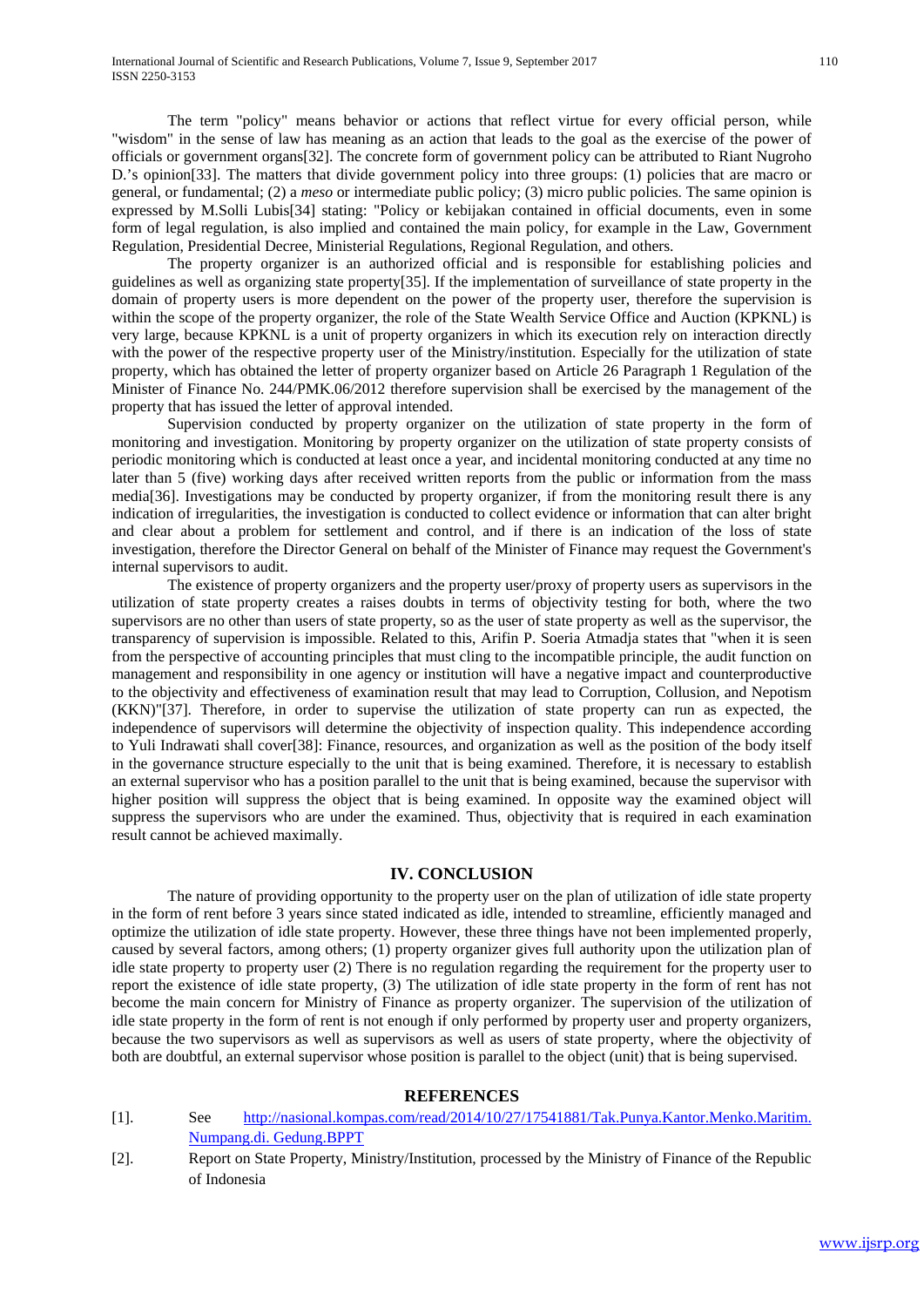- [3]. Se[e https://id.wikipedia.org/wiki/Badan\\_Pertanahan\\_Nasional](https://id.wikipedia.org/wiki/Badan_Pertanahan_Nasional)
- [4]. Se[e https://news.detik.com/berita/d-2729167/dua-kementerian-digabung-bagaimana-nasib-pegawai](https://news.detik.com/berita/d-2729167/dua-kementerian-digabung-bagaimana-nasib-pegawai)
- [5]. Definition of State Property as stipulated in Article 1 No. 10 of Law Number 1 Year 2004 concerning State Treasury shall be all items purchased or obtained at the expense of APBN or derived from other legal proceeds. While the definition of State Property as set forth in Article 1 No. 1 Government Regulation No. 27 Year 2014 concerning Management of State Property is all goods purchased or obtained at the expense of the State Revenue and Expenditure Budget or derived from other legitimate acquisitions.
- [6]. Article 27 Government Regulation No. 27 Year 2014 concerning State Property Management
- [7]. Article 1 Number 10 Government Regulation No. 27 Year 2014 concerning State Property Management
- [8]. Article 1 Number 11 Government Regulation No. 27 Year 2014 concerning State Property Management
- [9]. Media Kekayaan Negara, Public-Private Partnership, Edisi No. 17 Tahun V/2014, p.22
- [10]. Explanation of Government Regulation No. 27 Year 2014 on the Management of State Property
- [11]. Salim HS.2016*.Penerapan Teori Hukum Pada Penelitian Tesis dan Disertasi*, PT. RadjaGrafindo Persada. Jakarta, p.14

[12]. Peter Mahmud Marzuki. 2009*. Penelitian Hukum*. Kencana, Jakarta, p.93

- [13]. Media Kekayaan Negara, *Op.Cit.*, p.30
- [14]. Article 2 of Minister of Finance of the Republik of Indonesia Regulation No. 250/PMK.06/2011
- [15]. Article 3 subsection (2) of Minister of Finance of the Republik of Indonesia Regulation No.250/PMK.06/2011
- [16]. Based on Research at the Ministry of Transportation and the Ministry of Religious Affairs, March 28, 2016
- [17] Based on Interview, February 8, 2016
- [18] Paper on State Property Management, was presented in the 2<sup>nd</sup> RAKERNAS of Ministry of Finance of the Republic of Indonesia, in Bali at 25-29 January 2016. p.6
- [19] Manajemen Pengawasan, BPKP, 2007, p.1
- [20]. *Ibid.,* p.4
- [21]. Article 2 subsection (1), PMK No. 244/PMK.06/2012 on Supervision and Control of State Property
- [22]. Article 2 subsection (2), PMK No. 244/PMK.06/2012 on Supervision and Control of State Property
- [23]. Article 1 Government Regulation No. 27 Year 2014
- [24]. Article 6 Government Regulation No. 27 Year 2014
- [25]. Article 1 Number 5 Government Regulation No. 27 Year 2012
- [26]. Article 6 Minister of Finance Regulation No. 244/PMK.06/2012.
- [27]. Taufik Cahyo Sudrajad, *Pengawasan dalam Pengelolaan Barang Milik Negara*, Article, Without years of publication
- [28]. Accessed at [https://dedoubleyou.wordpress.com/2013/02/15/strategi-pengelolaan-barang-milik](https://dedoubleyou.wordpress.com/2013/02/15/strategi-pengelolaan-barang-milik-negaradaerah-iii/)[negaradaerah-iii/](https://dedoubleyou.wordpress.com/2013/02/15/strategi-pengelolaan-barang-milik-negaradaerah-iii/)
- [29]. *Ibid.*
- [30]. Modul Pemanfaatan Barang Milik Negara, 2010, *Kebijakan Pemanfaatan Barang milik Negara*, Badan Pendidikan dan pelatihan Keuangan, Ministry of Finance of the Republik of Indonesia, Jakarta, p.4
- [31]. Article 66 subsection (3) Minister of Finance Regulation No. 33/PMK.06/2012
- [32]. Abdul Latief*.* 2005, *Hukum dan Peraturan Kebijaksanaan (Beleidsregel) Pada Pemerintahan Daerah*. UII Pers, Yogyakarta, p.3
- [33]. Riant Nugroho Dwidjowijoto, 2006, *Kebijakan Publik untuk Negara-Negara Berkembang.* PT. Elex Media Komputindo. Jakarta. p.31
- [34]. M .Solli Lubis*.* 2007, *Kebijakan Publik*, Mandar Maju, Bandung, p.5
- [35]. Article 1 No. 3 Government Regulation No. 27 Year 2014
- [36]. *Ibid*.
- [37]. Arifin P. Soeria Atmadja. 2000*, Kedudukan dan Fungsi BEPEKA dalam Struktur Ketatanegaraan RI, PEMERIKSA,* Majalah Triwulan BEPEKA, Jakarta, March 2000, No. 46, p.11